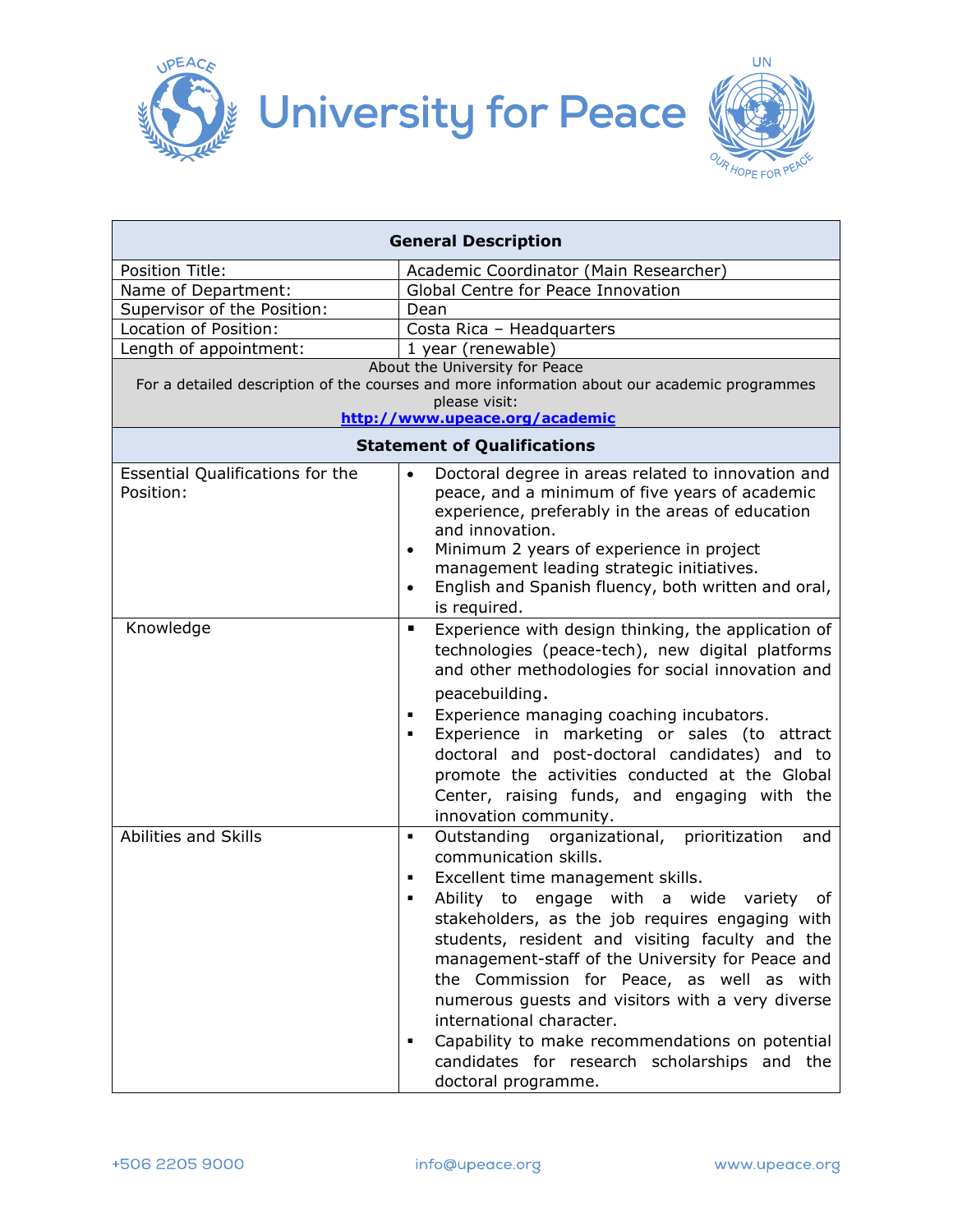



|                                                | A demonstrated ability to manage multiple projects<br>$\blacksquare$                                                                                                                                                                                                                                                                                                                                                                                                                                                                                                                                                                                                                                                                                                                                                                                                                                                                                                                                                                                                                                                                                                                                                             |  |
|------------------------------------------------|----------------------------------------------------------------------------------------------------------------------------------------------------------------------------------------------------------------------------------------------------------------------------------------------------------------------------------------------------------------------------------------------------------------------------------------------------------------------------------------------------------------------------------------------------------------------------------------------------------------------------------------------------------------------------------------------------------------------------------------------------------------------------------------------------------------------------------------------------------------------------------------------------------------------------------------------------------------------------------------------------------------------------------------------------------------------------------------------------------------------------------------------------------------------------------------------------------------------------------|--|
|                                                | at once.                                                                                                                                                                                                                                                                                                                                                                                                                                                                                                                                                                                                                                                                                                                                                                                                                                                                                                                                                                                                                                                                                                                                                                                                                         |  |
|                                                | Conflict management skills.<br>٠                                                                                                                                                                                                                                                                                                                                                                                                                                                                                                                                                                                                                                                                                                                                                                                                                                                                                                                                                                                                                                                                                                                                                                                                 |  |
| Personal Suitability                           | Skilled in managing interpersonal relationships and<br>$\blacksquare$<br>collaborative teamwork.<br>Strong sense of values and ethics, consistent with<br>٠<br>the mandate of the University.<br>Experience in multicultural or cross-cultural<br>٠<br>settings with a wide diversity of student<br>populations and staff.<br>Adaptability to change, comfortable in a fast-paced<br>٠<br>multicultural environment.<br>Integrity, taking bold initiative, accountability, and<br>٠<br>cross-functional teamwork capability.                                                                                                                                                                                                                                                                                                                                                                                                                                                                                                                                                                                                                                                                                                     |  |
| <b>Job Description</b>                         |                                                                                                                                                                                                                                                                                                                                                                                                                                                                                                                                                                                                                                                                                                                                                                                                                                                                                                                                                                                                                                                                                                                                                                                                                                  |  |
| General Responsibilities for the               | The coordinator will be responsible for the Center's                                                                                                                                                                                                                                                                                                                                                                                                                                                                                                                                                                                                                                                                                                                                                                                                                                                                                                                                                                                                                                                                                                                                                                             |  |
| Position:                                      | ongoing development and leading its activities.                                                                                                                                                                                                                                                                                                                                                                                                                                                                                                                                                                                                                                                                                                                                                                                                                                                                                                                                                                                                                                                                                                                                                                                  |  |
| Specific Responsibilities for the<br>Position: | <b>Strategic priorities:</b><br>Plan and budget for the Global Center.<br>Work with internal team members to clearly define<br>$\bullet$<br>the goals and scope of each project.<br>Establish alignment with key stakeholders.<br>$\bullet$<br>Track, manage and communicate execution<br>$\bullet$<br>progress on projects.<br>Identify possible risks for the Global Center and<br>$\bullet$<br>propose potential solutions to mitigate the impact.<br>Lead project team meetings, send out discussion<br>$\bullet$<br>notes and action items, and follow-up to ensure<br>completion of action items.<br>Monitor health of projects (scope, time, budget)<br>$\bullet$<br>and initiate escalation process as needed.<br>Share best practices and lessons learned to<br>$\bullet$<br>continuously improve project management.<br>Create documentation of processes<br>and<br>procedures.<br>Identify opportunities for growth.<br>$\bullet$<br>Facilitate effective brainstorming sessions that<br>$\bullet$<br>contribute to the generation of new ideas for peace<br>projects and the digitization of UPEACE curricula.<br><b>Management priorities:</b><br>Coordinate the peace innovation projects at the<br>Global Center. |  |